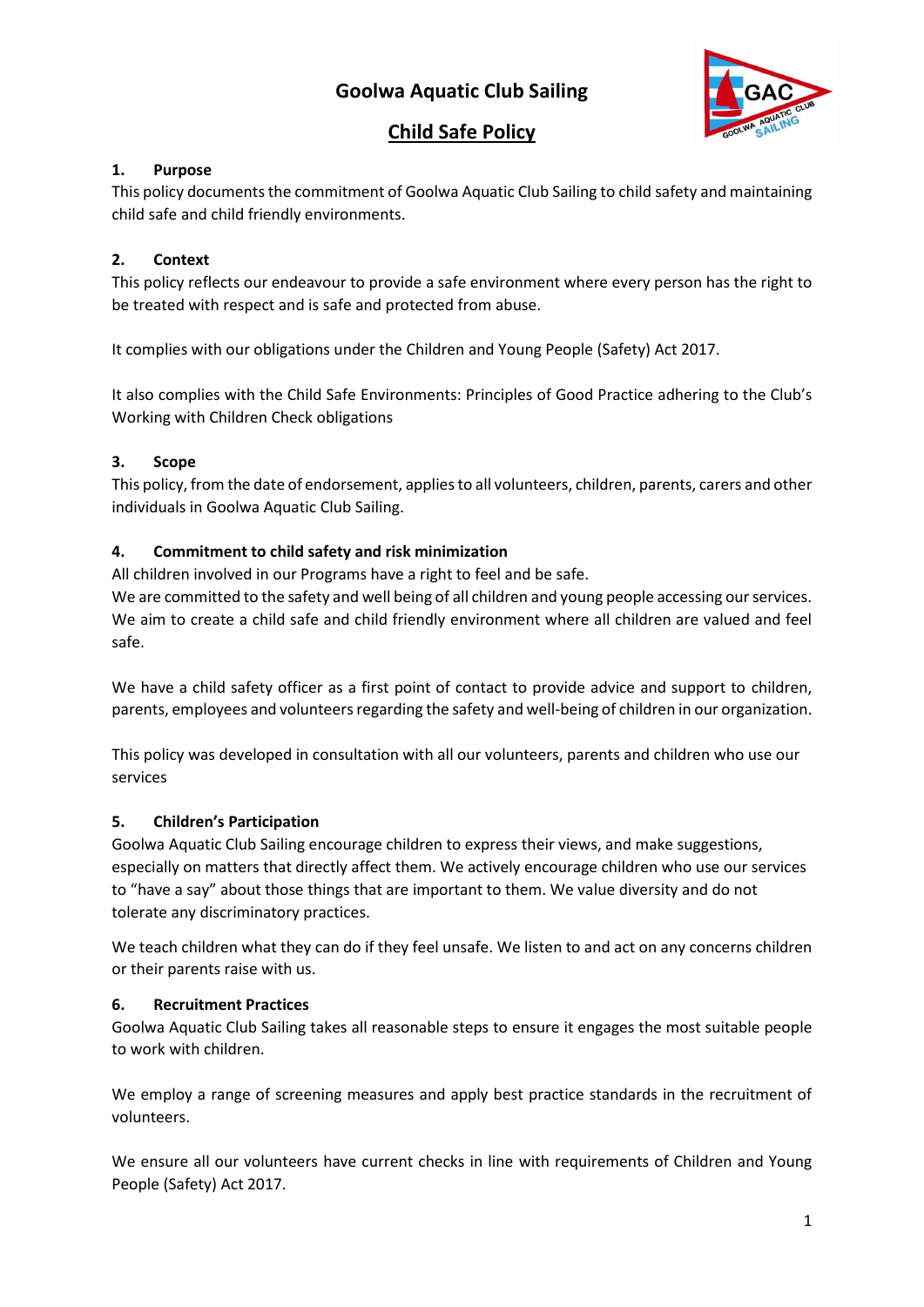## **7. Code of Conduct**

All members are made aware of and must abide by our Code of Conduct. These documents have been developed over time in collaboration with the members.

## **8. Support for Volunteers**

We seek to attract and retain the best volunteers. We provide support and supervision so people feel valued and respected, and are equipped to carry out their roles effectively.

### **9. Reporting and responding to suspected child abuse and neglect**

All volunteers understand their responsibility to notify the Child Abuse Report Hotline on 13 14 78 as soon as practicable if they have a reasonable suspicion that a child has been harmed, or is at risk of harm by a member of their family.

We ensure that volunteers are aware of how to make appropriate reports of harm. We also provide opportunities for volunteers to attend a session on mandatory reporting.

## **10. Strategies to minimize risk**

Policies and procedures may address (but are not limited to):

- Transportation
- Taking images of children
- Supervision of children
- Child Safety Officer
- Complaints Procedures
- Physical Contact Responsibilities
- Procedures for Breaches of Policy
- Protecting Privacy and Confidentiality
- Procedures for dealing with Situations where a Member is being Investigated for, or is charged with, a Serious Criminal Offence.

#### **11. Harassment and Bullying**

Goolwa Aquatic Club Sailing opposes all forms of harassment, discrimination and bullying. We take this issue seriously and encourage anyone who believes that they, or another person, has been harassed, discriminated against or bullied to raise the issue with the Child Safe Officer or a Member of the Management Committee**.**

#### **12. Communication**

Goolwa Aquatic Club Sailing will ensure that everyone to whom this policy applies is aware of and has had an opportunity to read the policy.

We also ask volunteers and parents to sign a written statement indicating that they have read and will abide by our Child Safe Policy.

Membership Application Forms for Goolwa Aquatic Club Sailing include a signed declaration for members to abide by the Club Constitution, Policies and Behaviour Standards.

We retain a copy of all signed statements and documents.

#### **13. Related Policies and Procedures**

The following is a list of related policies and procedures that support this Policy.

• The Constitution of Goolwa Aquatic Club Sailing